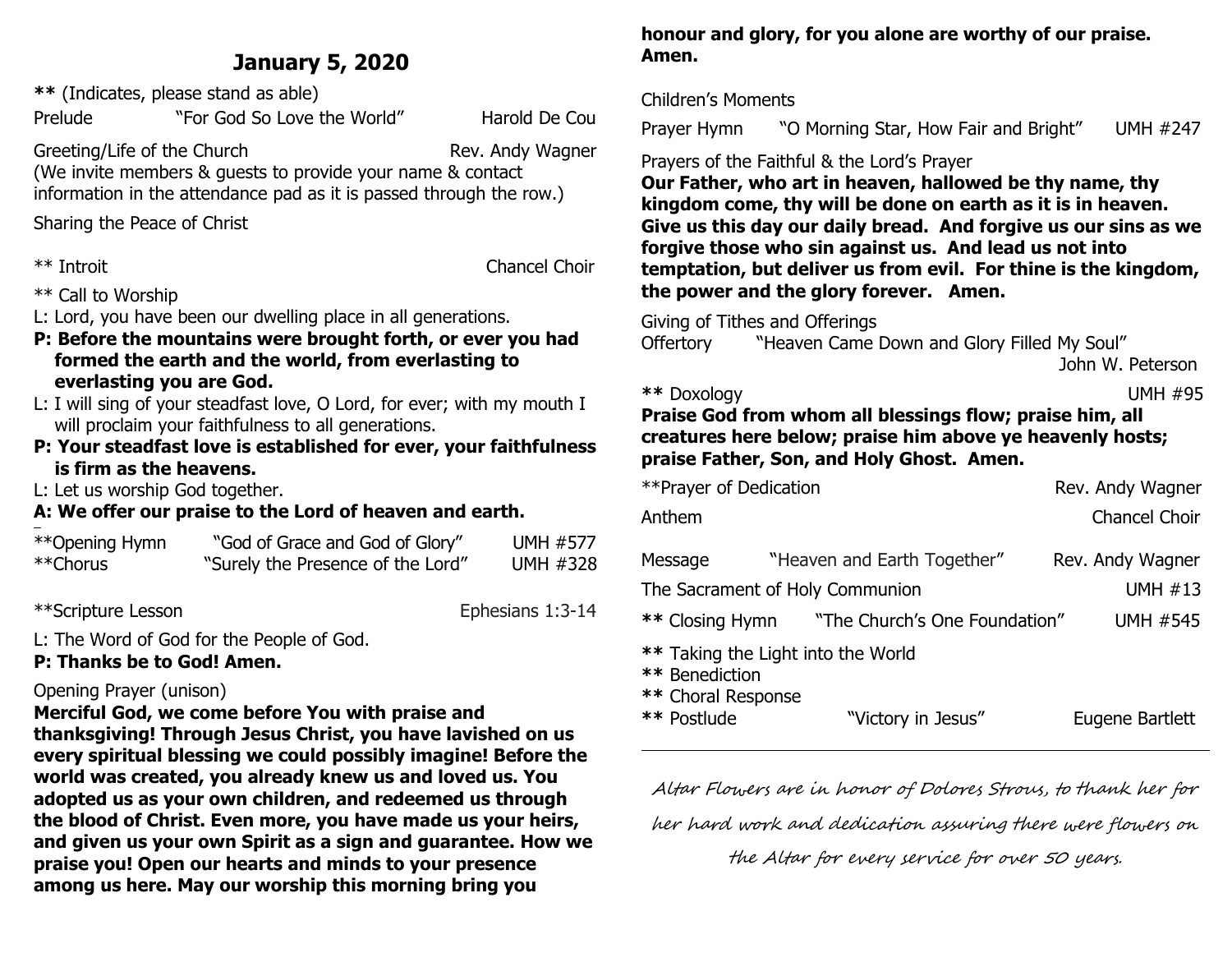

| <b>Monday</b>   | Bible Study w/ Pastor Andy          | $2:00$ pm          | Parlor                             |
|-----------------|-------------------------------------|--------------------|------------------------------------|
| 6               | <b>Cub Scouts</b>                   | 6:30 pm            | Rm 5, 11, 12, 15 A,B               |
|                 | <b>Boy Scouts</b>                   | 7:00 pm            | Rm 15 C                            |
|                 | <b>Stephen Ministry</b>             | 7:00 pm            | Library                            |
| <b>Tuesday</b>  | Xenia H.S. Winter Guard             | 3:30 pm            | <b>FCC</b>                         |
| 7               | <b>SPRC</b>                         | $4:30$ pm          | Rm <sub>6</sub>                    |
|                 | Volleyball                          | $6:00$ pm          | <b>FCC</b>                         |
|                 | <b>Girl Scouts</b>                  | 6:00 pm            | Rm 15 A-C, 16 A                    |
|                 | <b>Trustees</b>                     | 6:30 pm            | Rm <sub>6</sub>                    |
| Wednesday       | <b>DEADLINE FOR 1/5/20 BULLETIN</b> |                    |                                    |
| 8               | <b>Finance Mtg</b>                  | $6:00 \text{ pm}$  | Library                            |
|                 | <b>Handbell Practice</b>            | $6:15$ pm          | Music Room                         |
|                 | Lydia's Circle                      | 7:00 pm            | Parlor                             |
|                 | <b>Choir Practice</b>               | $7:30 \text{ pm}$  | Sanctuary                          |
| Thursday        | <b>Bible Study</b>                  | $10:00$ am         | Parlor                             |
| 9               | Prayer Shawl                        | 11:30 am           | Parlor                             |
|                 | Membership Care                     | 12:30 pm           | Rm <sub>6</sub>                    |
|                 | Volleyball                          | $6:00$ pm          | <b>FCC</b>                         |
|                 | <b>Grief Support</b>                | 7:00 pm            | Parlor                             |
| Friday          | Xenia H.S. Winter Guard             | $3:30$ pm          | <b>FCC</b>                         |
| 10              | Volleyball                          | $6:00$ pm          | <b>FCC</b>                         |
| <b>Saturday</b> |                                     |                    |                                    |
| 11              |                                     |                    |                                    |
| <b>Sunday</b>   | Sunday School                       |                    | 9:00 am Preschool through          |
| 12              |                                     |                    | Grade 5, Rm 12 & Grades 6-12, Rm 8 |
|                 | Fellowship & Coffee                 |                    | 10:00 am FH 15 A & B               |
|                 | Worship                             | 10:30 am Sanctuary |                                    |
|                 |                                     |                    |                                    |

1

#### **Sunday School Studies**

**Explorers** meet in Room 6, Leaders Char Lee & Cheryl Vahle study of **"30 Life Principles" by Charles F. Stanley.** 

**Double I** meet in 15C, Leader Wayne Cook study of **"Because of Bethlehem" by Max Lucado** during Lent.

**Open Doors** meet in Parlor studying **The Wonder of Christmas by Ed Robb & Rob Renfroe.**

**Friends & Followers** meet in the Library, Leader is Chad Mossing will be studying **Didn't See It Coming.**

**Grades 6-12** will meet in The Edge, Leader Joyce Smith.

**Preschool – Grade 5** Join the children under the leadership of Betsy Murray, Karen Mossing, and Kylie Fleming for Bible Stories and activities to reinforce the Bible Story of the day.



# **Faith Community United Methodist Church "Worship Together, Grow Together, Serve Together"**

# **January 5, 2020**

Rev. Andy Wagner (937) 372-7601 ext. 13 [pastorandy@fcum.org](mailto:pastorandy@fcum.org) [www.fcum.org](http://www.fcum.org/)

Like and Follow us on Facebook @ FCUM.Xenia

**We are a Stephen Ministry Congregation**

# **Worship Team**

| <b>Ushers</b>         | Gerald Mahan, Bill Turner,<br><b>Rick Smith, Chad Mossing</b> |
|-----------------------|---------------------------------------------------------------|
| Greeters              | Lora Wagner, Nathan Wagner,<br>Zach Wagner                    |
| Liturgist             | <b>Sandy Pramer</b>                                           |
| <b>Acolytes</b>       | Morgan Fleming & Micah Fleming                                |
| Organist              | <b>Carol Stewart</b>                                          |
| <b>Choir Director</b> | Jim McPeek                                                    |